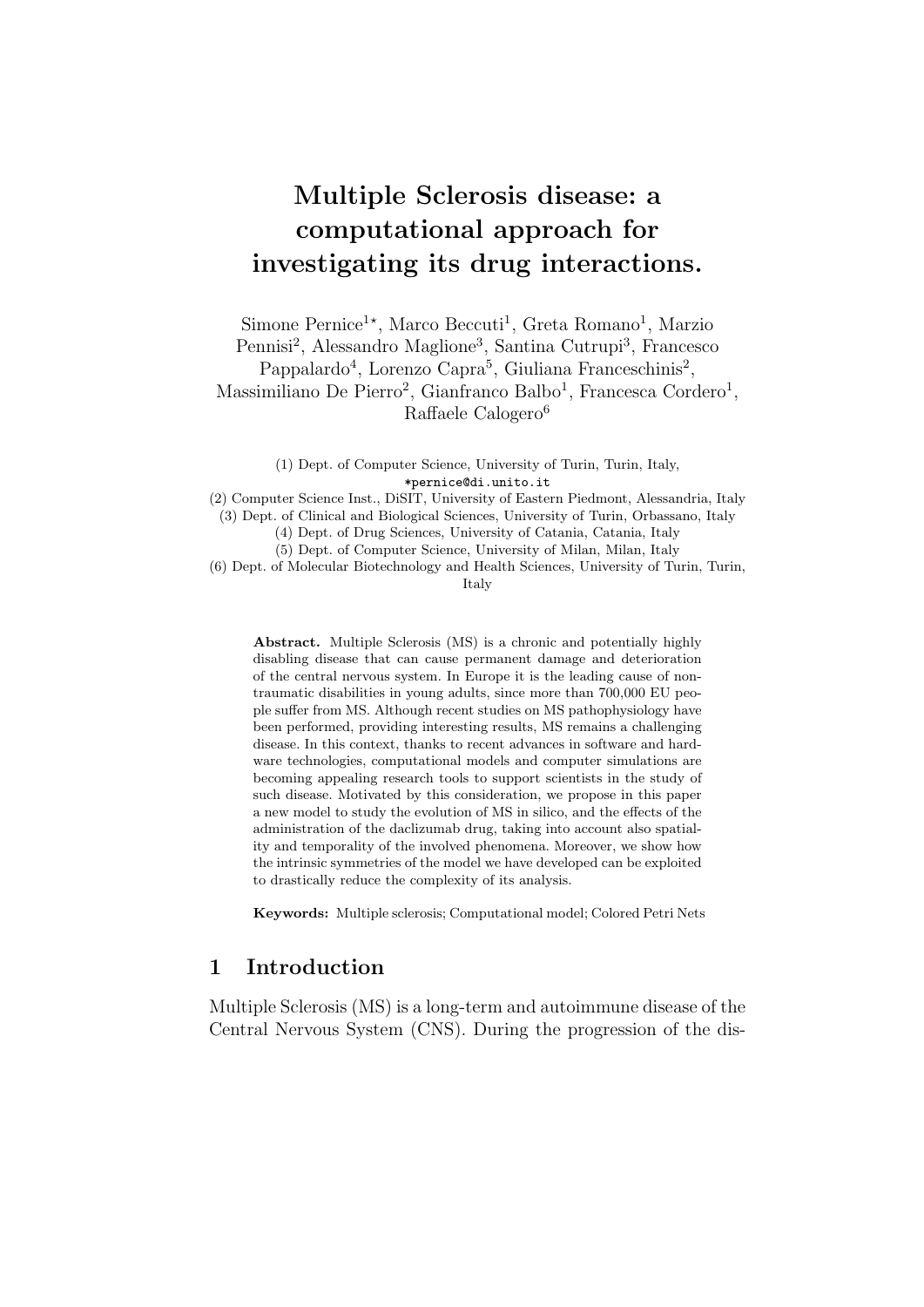ease, cells of immune system attack the principal components of the CNS, the neurons, removing the enveloping myelin and preventing the efficient transmission of the nervous signals. Relapsing-Remitting MS (RRMS) is the predominant type of MS since it is diagnosed in about 85% − 90% of MS cases [12]. In RRMS, the disease alternates two phases: (1) relapse phase is characterized by a disease worsening due to the active inflammation damaging the neurons; (2) in the remission phase there is a complete or partial lack of the symptoms [7]. Recently, many treatments were proposed and studied to contrast the RRMS progression. Among these drugs, daclizumab [4] (commercial name Zynbrita), an antibody tailored against the Interleukin-2 receptor (IL2R) of T cells, exhibited promising results. Unfortunately, its efficacy was accompanied by an increased frequency of serious adverse events as infections, encephalitis, and liver damages. For these reasons daclizumab has been withdrawn from the market worldwide.

In [11] we proposed a model to investigate the effect of the daclizumab administration in RRMS. It involves the following seven main actors of MS: Epstain-Barr virus (EBV), Effector T lymphocytes cells (Teff), Regulatory T lymphocytes cells (Treg), Natural Killer cells (NK), Oligodentrocytes cells (ODC), Interleukin-2 (IL2) and daclizumab (DAC). In details, the EBV was considered since several studies [13] commonly agree on the hypothesis that viruses may play a role in RRMS pathogenesis acting as environmental triggers, and in particular the presence of this virus represents a well established risk factor in MS [8]. Effector T cells (Teff) are instead immune cells with a protective role against pathogens in healthy people. However, in RRMS a hypothesis is that the reactivation of EBV latent infection could bring to the activation of autologous Teff lymphocytes against myelin, due to a structure similarity between one viral protein and myelin protein (molecular mimicry). Regulatory T cells (Treg) are immune cells acting as balancing of the immune response since they contribute to suppress and modulate the Teff cells activity when no longer needed, or when there is a high risk of inflammation that can cause injuries to the tissues of the host. Other important actors within this context are the natural killer (NK) cells, a family of immune cells that acts as host-rejection of infected cells. Oligodendrocytes (ODC) are instead cells supporting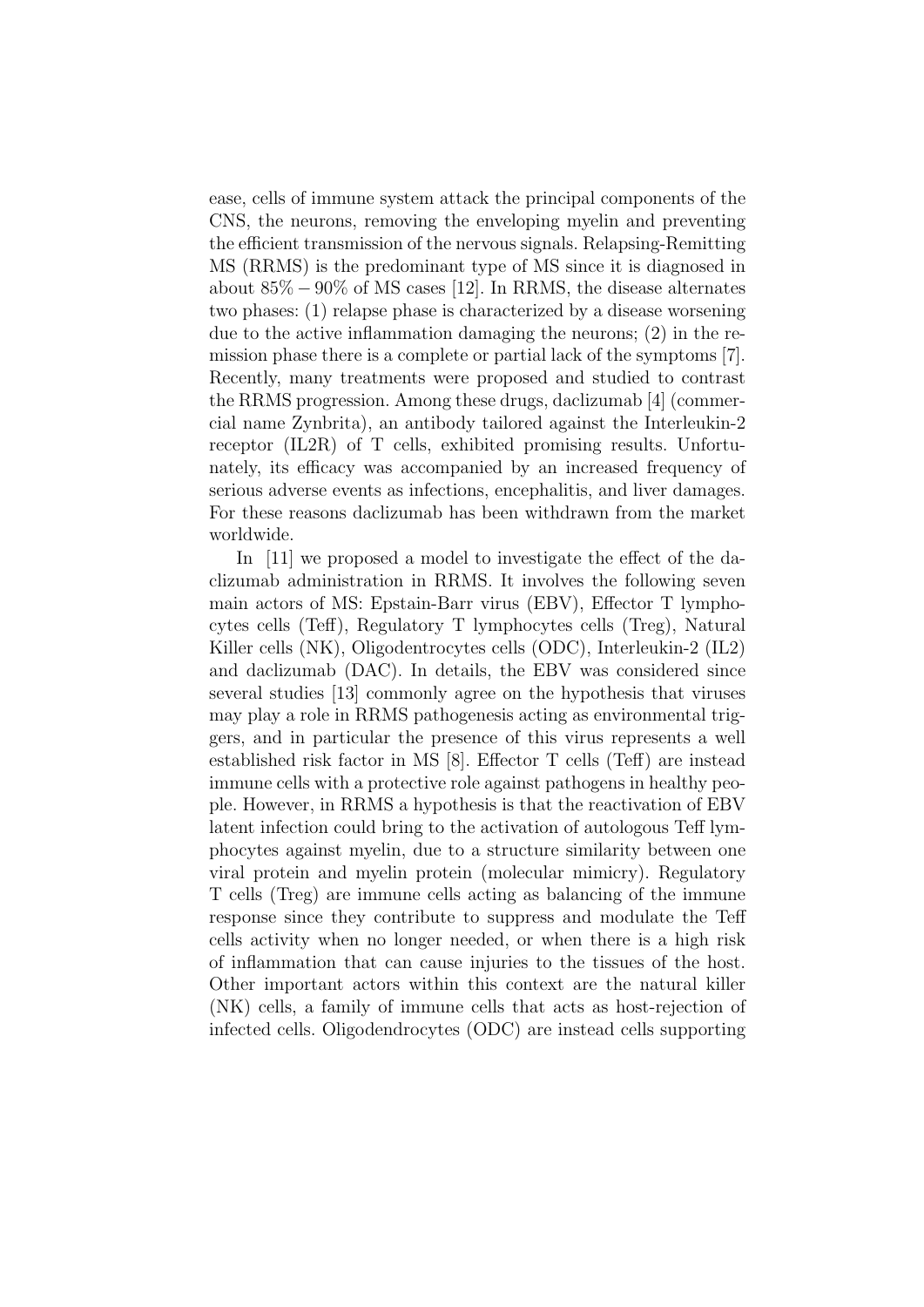the neurons since they produce and are able to partially restore the myelin around the neurons whenever a not excessive damage occurs. IL2 is an immunomodulatory cytokine released by Teff in order to self-stimulate to duplicate and to propagate their immune actions. Finally, we included in the model the drug daclizumab, a humanized monoclonal antibody used in MS as drug against the Interleukin-2 receptor (IL2R) that is able to break the autoimmune reaction by suppressing the immune cells proliferation [4].

Thus, to help scientists in improving their knowledge of these phenomena, in this work we extend the RRMS models presented in [11] considering the cells movement into a three-dimensional grid. In details, in this paper we show how the use of a graphical formalism, i.e. the Extended Stochastic Symmetric Net (ESSN) formalism [10, 11], allows to easily deal with this complex threedimensional model whose direct definition in terms of ODE system becomes clearly unfeasible even for a small three-dimensional grid. Indeed, for instance considering three-dimensional grid with dimension  $3 \times 3 \times 3$  the ESSN model is a bipartite graph with only 38 nodes (i.e. 13 places and 25 transitions) and approximately 90 arcs, while its underlying deterministic process comprises 433 ODEs. Moreover, the high level of parametrization and flexibility provided in the model through this graphical formalism enables to study different grid dimensions in a fairly easy manner and without the need of redrawing the whole model. Similarly, in the analysis phase the ESSN model provides a powerful methodology that automatically exploits the system symmetries to reduce the complexity (in terms of number of equations) of the underlying deterministic process. Indeed in [2] we proposed an algorithm that directly derives a compact

# 2 Scientific background

braic manipulation of ESSN annotations.

In this section we introduce the Petri Nets (PNs) formalism used to describe our model. PNs and their extensions are effective formalisms to model biological systems thanks to their capability of representing in a simple and clear manner the system features and

ODE system from a ESSN model in a symbolic way, through alge-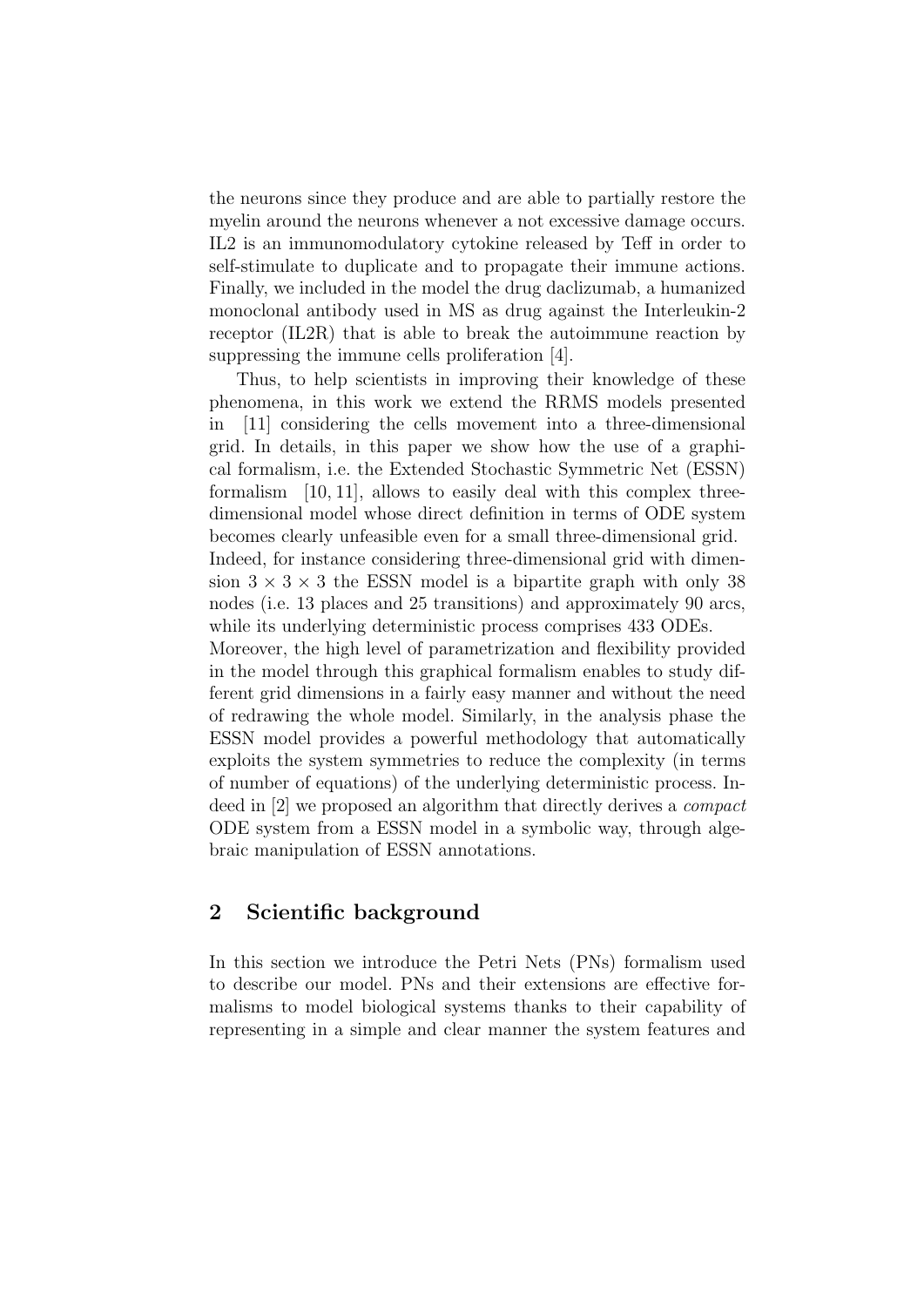to provide efficient techniques to derive system qualitative and quantitative properties. In details, PNs are bipartite directed graphs with two types of nodes called places and transitions. Places, graphically represented as circles, correspond to the state variables of the system, while transitions, graphically represented as boxes, correspond to the events that can induce a state change. The arcs connecting places to transitions (and vice versa) express the relations between states and event occurrences. Places can contain tokens, drawn as black dots. The state of a PN, namely a marking, is defined by the number of tokens in each place. The system evolution is provided by the firing of an enabled transition, where a transition is enabled if and only if each input place contains a number of tokens greater than or equal to a given threshold defined by the cardinality of the corresponding input arc. The firing of an enabled transition removes a fixed number of tokens from its input places and adds a fixed number of tokens into its output places (according to the cardinality of its input/output arcs).

In this work we focus on Stochastic Symmetric Nets (SSNs) a high level formalism that extends PNs with colors and stochastic firing delays [6]. Colors provide a more compact, readable and parametric representation of the system thanks to the possibility of having tokens with different characteristics.

More specifically, the *color domain* associated with place  $p$ , denoted  $cd(p)$ , specifies the color of the tokens contained in this place, whereas the color domain of a transition defines the different ways of firing it (i.e. the possible transition instances). In order to specify these firings, a color function is attached to each arc which, given a color of the transition connected to the arc, determines the number of colored tokens that will be added to or removed from the corresponding place. A color domain is defined as Cartesian product of color classes which may be viewed as primitive domains. A color class can be partitioned into static subclasses. The colors of a class have the same nature (e.g. T cells), whereas the colors inside a static subclass have the same potential behavior (e.g. Teff). Stochastic firing delays, sampled from negative exponential distributions, allow to automatically derive the underlying Continuous Time Markov Chain (CTMC) that can be studied to quantitatively evaluate the system behaviour. In the literature, different techniques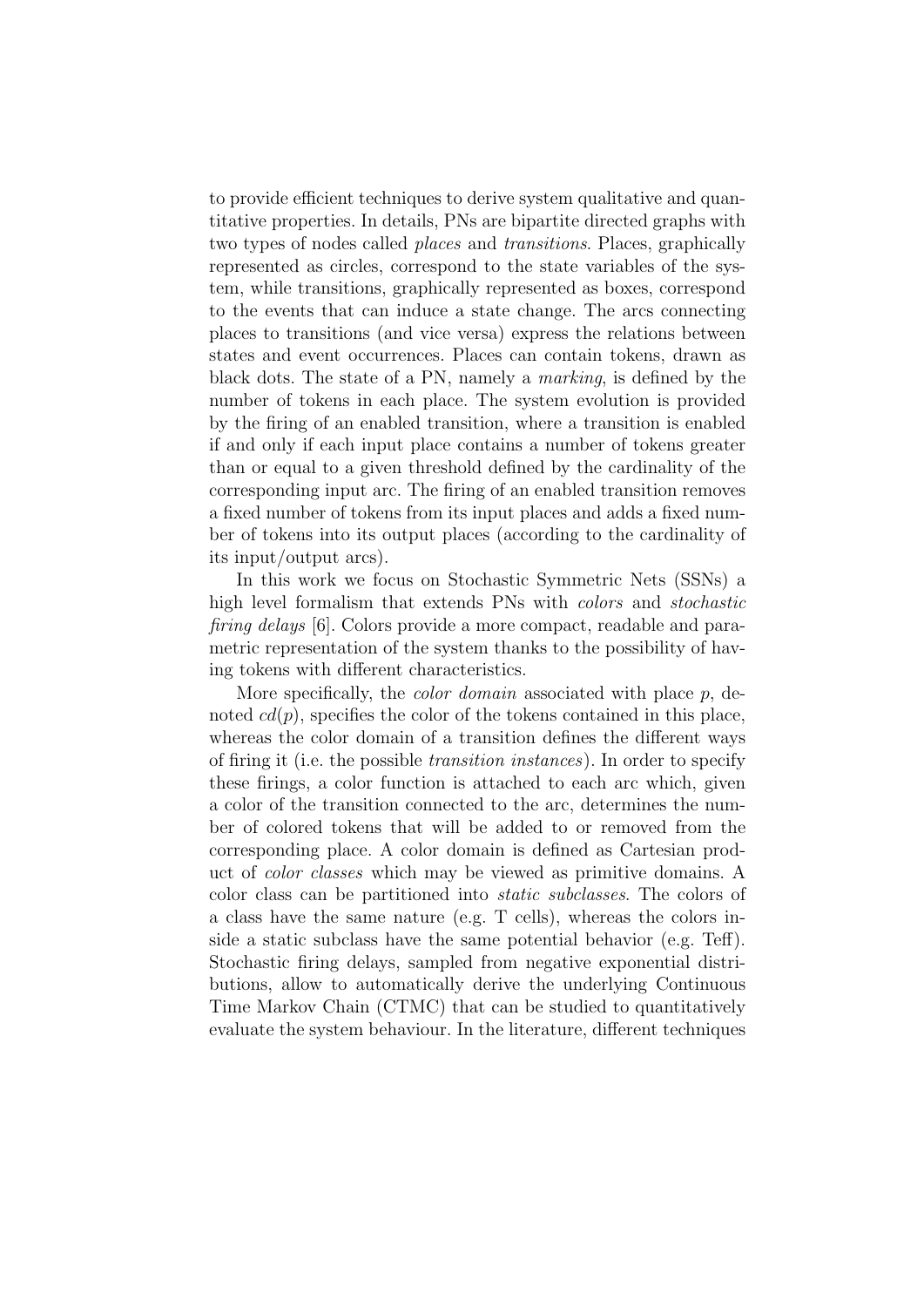are proposed to solve the underlying CTMC; in particular, in case of very complex models, the so-called deterministic approach [9] can be efficiently exploited. According to this, in [3] we proposed a method to derive a deterministic process, described through a system of Ordinary Differential Equations (ODEs), which well approximates the stochastic behavior of an SSN model assuming all reactions follow the Mass Action (MA) law. In the same paper we also described an efficient translation method based on the SSN formalism, which is able to reduce the size (in terms of equations number) of the underlying ODE system through the automatic exploitation of system symmetries. Practically, the complete set of ODEs, which can be derived from an SSN model is partitioned into equivalence classes of ODEs which have same solution so that a representative equation, called symbolic equation, can be pointed out for each equivalence class. Then, a reduced ODE system may be derived including only these symbolic equations whose solution mimics the behavior of the original model. Recently this result was further improved in [2] where a new algorithm is discussed to generate the symbolic equation for each equivalence class of ODEs without deriving the complete ODE system. This is achieved thanks to a recent extension of a symbolic calculus for the computation of SSN structural properties [5].

Furthermore, in [11] we introduced the Extended SSNs (ESSNs) to deal with more complex biological laws splitting the set  $T$  of all the transitions of the model into two subsets:  $T_{ma}$  and  $T_g$ . The former subset contains transitions (that are called *standard*) whose rates are specified as MA laws. The latter includes instead all the transitions (that are called general) whose random firing times have rates that are defined by means of general real functions. In our definition, we assumed that the general function associated with a transition  $t \in T_q$  is a real function which depends only on time and on the input places of t. So, if  $x_{p,c}(\nu)$  represents the average number of tokens of color c in the place p at time  $\nu$ , then the rate at which the instance  $\langle t, c, c' \rangle$ ,  $t \in T_g$  will move tokens with color c in place  $x_{p,c'}(\nu)$ is given by  $f_{\langle t,c,c'\rangle}(\hat{x}(\nu), \nu)$ , where  $\hat{x}(\nu)$  is the vector characterized by the average number of tokens of the input places of transition t.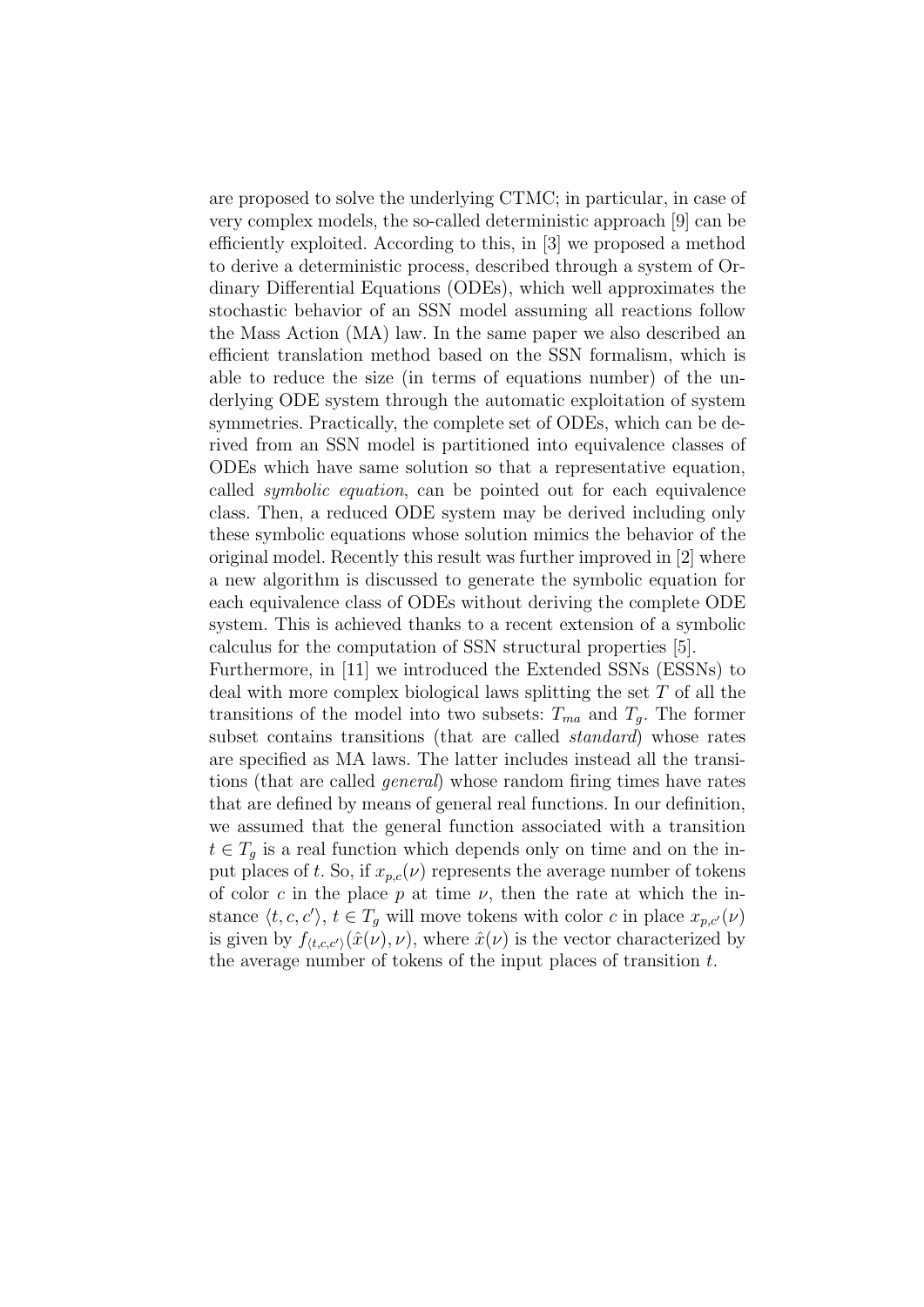

Fig. 1: a) Representation of the three-dimensional model. b) The ESSN model.

### 3 Materials and Methods

In this section, we report our extension of the Relapsing-Remitting Multiple Sclerosis (RRMS) model defined with the ESSN formalism and originally presented in [11] assuming that the cells may move within a cubic grid. In Fig. 1a) is depicted a portion of the CNS, showing: the neuron with its myelin sheath, and the 7 elements characterizing the MS disease distributed within a 3D cubic grid. The respective ESSN model is shown in Fig. 1b), consisting of 13 places and 25 transitions. For the sake of clarity, the white transitions are standard transitions, while the black ones are general transitions. This model is organized in seven modules corresponding to the biological entities characterizing RRMS. Briefly, the EBV module simulates the virus reactivation by means of a series of injections of virus particles in the system at given times, while the Treg and Teff modules encode the activation of the T cells, the an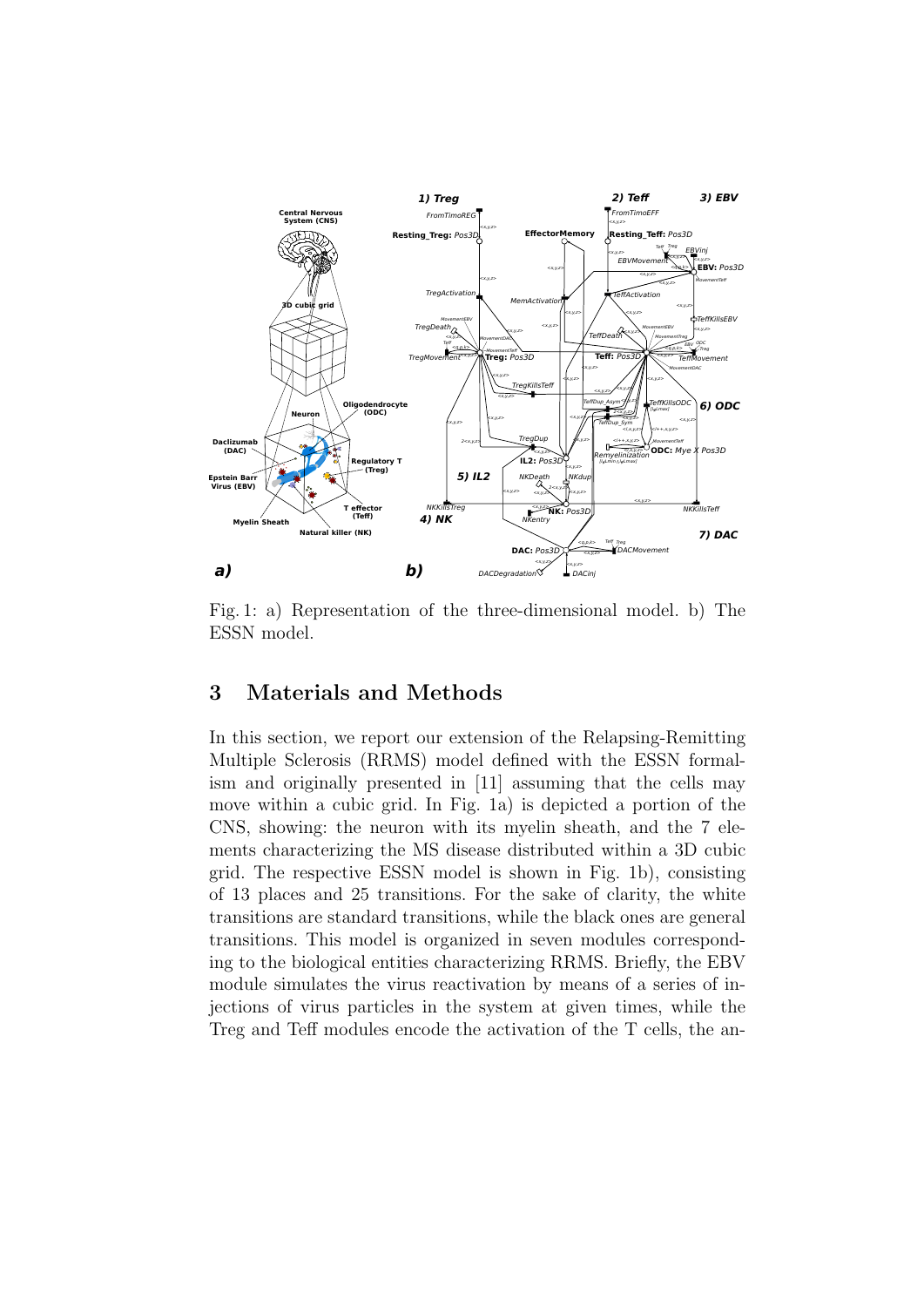nihilation of the virus by the Teff action, the control mechanism of the Treg over the Teff. The NK module describes the killing of selfreactive Teff and Treg cells respectively, due to NK cells. The IL2 module is focused on the IL2 role. IL2 is consumed by the Treg, Teff and NK functions and it is produced by the Teff activation. The ODC module describes instead the ODC behaviour, characterized particularly by the damage caused by Teff cells on ODC cells. Indeed, when the myelin level reaches the lowest value, an irreversible damage occurs and a remyelination of the neurons is no more possible. Finally, the DAC module encodes the drug administration and its pharmacokinetics inhibition of the expansion of Treg and Teff.

The model is characterized by four color classes: PosX, PosY, and PosZ representing the coordinates of the position of a molecule in a 3D cubic grid; Mye encoding the myelination levels of ODC. Mye is divided into five static subclasses ranging from Lmin (no myelination) to Lmax (full myelination). Then, all the places except the ODC and EffectorMemory are characterized by the color domain defined as  $Pos3D = PosX \times PosY \times PosZ$ , i.e. the three-dimensional Cartesian product of the three coordinates color classes. Instead, the ODC place is characterized by the three coordinates plus the myelination levels, so that its color domain is  $Pos3D \times Mye$ . Finally, the EffectorMemory place has neutral color domain. Moreover, we assume that the EBV, Teff, Treg and DAC cells are able to move in all the cubic cells of the grid. Practically, the EBVs move uniformly in all the cells, the Teff cells move with higher probability towards a location in which there is higher concentration of EBV, and Treg and DAC cells move with higher probability towards a location in which there is higher concentration of Teff cells. Hereafter, the notation of the color combinations  $\langle p_x, p_y, p_z \rangle$  and  $\langle q_x, q_y, q_z \rangle$ , representing the location coordinates, is simplified to  $\langle \mathbf{p} \rangle$  and  $\langle \mathbf{q} \rangle$ , respectively. In particular, we define  $x_{CellType(p)}$  as the number of  $CellType$  in the location  $\langle \mathbf{p} \rangle$  at a specific time point. Hence, the movement functions can be defined as follows. The transition **EBVMovement** simulates the movements of EBV cells from point (with coordinates represented by the color combination)  $\langle \mathbf{p} \rangle$  to point  $\langle \mathbf{q} \rangle$ . The speed of this movement (the rate of transition EBVMovement) is uniform in all directions and is captured in the following formula by assuming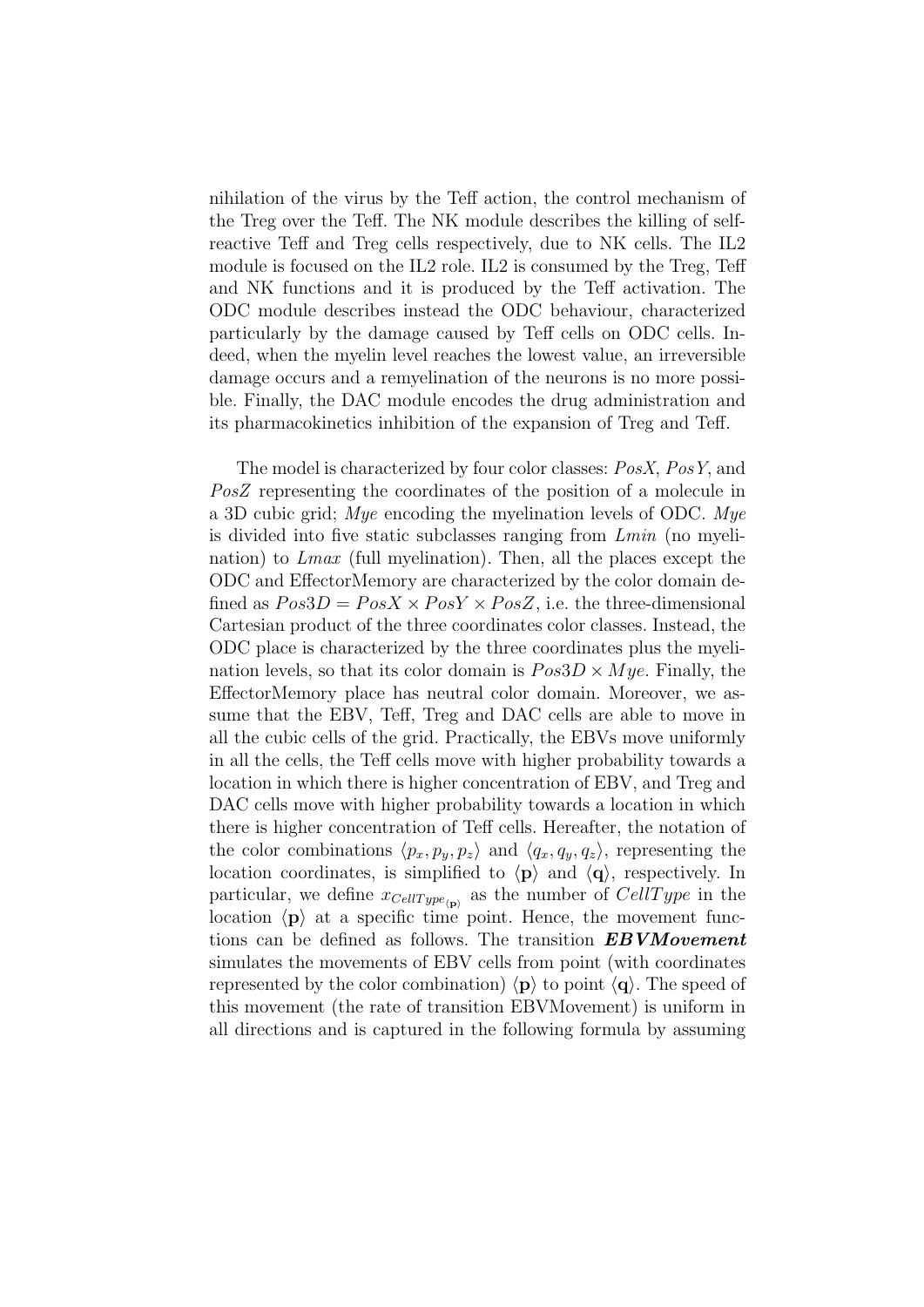that the probability to move is equally distributed among all the grid cells.

$$
f_{\langle EBVMovement, \mathbf{p}, \mathbf{q} \rangle}(\hat{x}(\nu), \nu) = r_{moves} * p_{\langle \mathbf{q} \rangle}^{EBV} * x_{EBV_{\langle \mathbf{p} \rangle}}
$$

where  $r_{moves}$  is a coefficient that we set equal to 0.1 in our numerical experiments. Differently, the transition  $\mathbf{LeftM} over \mathbf{end}$  simulates the movement of Teff cells from point  $\langle p \rangle$  to point  $\langle q \rangle$ , and its speed is inversely related to the number of EBV cells in  $\langle \mathbf{p} \rangle$  (since more the virus in  $\langle \mathbf{p} \rangle$  less the Teff cells are tempted to leave the position) and depends on the number of EBV in  $\langle q \rangle$  (a greater number of EBV cells leads to a higher probability to move into that location). This is captured by the following formula

$$
f_{\langle TeffMovement, \mathbf{p}, \mathbf{q} \rangle}(\hat{x}(\nu), \nu) = r_{moves} * (exp(-\frac{x_{EBV_{\langle \mathbf{p} \rangle}}{C_{EBV}})) * p_{\langle \mathbf{q} \rangle}^{Teff} * x_{Teff_{\langle \mathbf{p} \rangle}}
$$

where  $r_{moves}$  is again set equal to 0.1; the second term of the function, defined as  $exp(-\frac{x_{EBV(p)}}{Q})$  $C_{EBV}$ ), varies in the interval  $(1, 0)$ , simulating the decreasing of the movement velocity with respect to the number of EBV cells present in the starting point;  $p_{\langle q \rangle}^{Teff} = \frac{x_{EBV_{\langle q \rangle}}}{EBV_{tot}}$  $\frac{EBV_{\langle \mathbf{q} \rangle}}{EBV_{tot}}$  represents the probability to move in the cell with coordinates  $\overrightarrow{(\mathbf{q})}$  where  $EBV_{tot}$ is the total number of EBV in the grid at time  $\nu$ ; and  $C_{EBV}$  is an experimental constant that we set equal to 1000. All these quantities are functions of the time  $\nu$  which is omitted in the formula to keep the notation simpler.

Transitions **TregMovement** and **DACMovement** represent the movements of the Treg and DAC cells (respectively) from point  $\langle \mathbf{p} \rangle$ to point  $\langle q \rangle$ . Similarly to what explained for transition TeffMovement, their speeds are inversely related to the number of Teff and T  $(= Treg+Teff)$  cells in  $\langle p \rangle$  and depend on the number of Teffs and Ts in  $\langle \mathbf{q} \rangle$ . The detailed expressions of the formulas that encode the firing rate dependencies for these two transitions, with the information regarding all the transitions and the files exploited thorough this study, are freely available at https://github.com/qBioTurin/ESSNandRRMS /tree/master/DeterministicModel/Multidimensional.

We exploited the GreatSPN tool [1] to develop the ESSN model Fig. 1b), in particular the corresponding system of ODEs is automatically generated from the ESSN model using the  $C/C++$  mod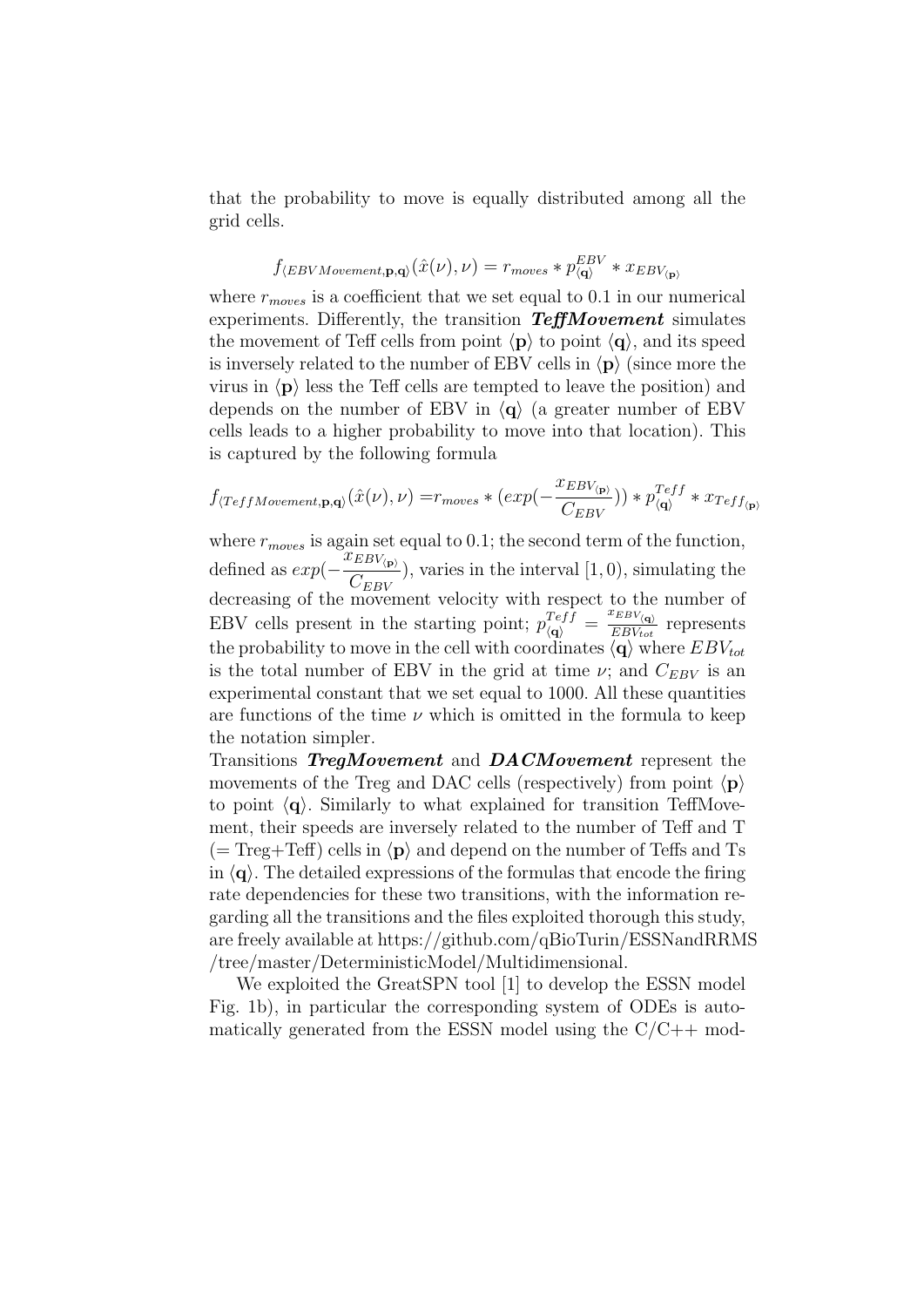ule PN2ODE embedded in GreatSPN. In details, the ODEs system is defined by one equation for each pair  $\langle p, c \rangle$ , where p is a place and  $c \in cd(p)$  is a color which encodes a coordinate in the 3D grid, plus the myelination level (the latter only in place ODC). Differently, the system of SODE has been generated with the SNespression tool (http://di.unito.it/∼depierro/SNexpression) and integrated with the definition of the functions for the general transitions and the initial marking. In this case there is one equation for each pair  $\langle p, \hat{c} \rangle$ , where p is a place and  $\hat{c}$  corresponds to a subset of  $cd(p)$ with equivalent behavior. The SODE for a given  $\hat{c}$  is representative of all ODEs in the *unfolded* system for all  $c \in \hat{c}$ . The identification of the equivalence classes in  $cd(p)$  and of the generation of the representative SODE is completely automatized.

#### 4 Results

In this work we studied the RRMS considering a tissue portion explicitly modeled through a cubic grid consisting of 27 cubic cells (Fig. 1a)). To achieve this, we defined the color classes  $PosX =$  ${x_1, x_2, x_3}, PosY = {y_1, y_2, y_3}$  and  $PosZ = {z_1, z_2, z_3}.$  For all the simulations, we assumed 500 ODC with level  $L_{max}$  of neuronal myelinization, 1687 resting Teff cells, 63 resting Treg cells, 375 NK cells and 1000 IL2 molecules, and zero cells in the other places (for more details see [11]).

This model is equivalent to a system of 433 ODEs, but with few assumptions it is possible to derive the corresponding reduced ODEs system including only the symbolic equations. In details, let us define the set of all the 27 location coordinates as  $\mathbf{P} = \{ \langle p_x, p_y, p_z \rangle, p_x \in$  $PosX, p_y \in PosY, p_z \in PosZ$ . Then, we consider three disjoint subsets of P, namely P1, P2, P3; the first two correspond to grouping the EBV and DAC injection locations, respectively, while the third P3 groups all the remaining locations. For simplicity, and to maintain the symmetries into the system as well, the EBV and DAC injection locations do not change over the simulation time and do not overlap. Given this, it is possible to derive the symbolic ODEs (SODEs) system characterized by 49 equations only. Indeed, the 433 original equations can be partitioned into 49 groups of similar equations. Each group is expressed in the reduced model by one repre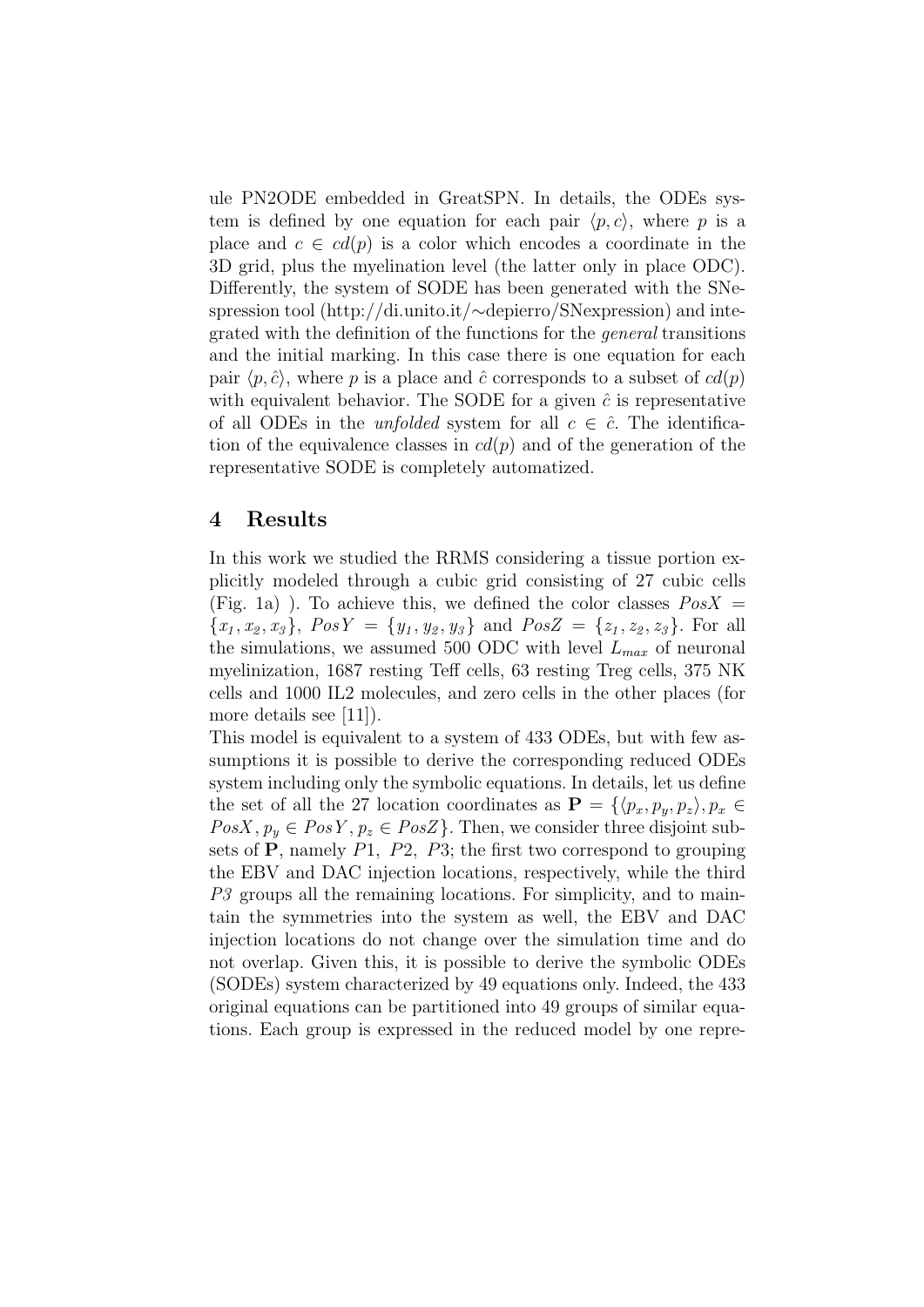sentative equation. The grouping derives from the observation that the behaviors of the modeled elements do not depend on their actual positions, but only on the presence of the EBV and/or DAC cells. When the grid size grows the number of groups does not change, as long as the number of locations where different quantities of EBV and/or DAC cells appear is fixed; instead the size of each group of equivalent ODEs increases with the grid size. A further reduction is represented by the number of terms in each SODE, representative of each group of ODEs, with respect to the number of terms appearing in the ODEs in the equivalence class. This reduction is due to the factorization obtained by exploiting symmetries. Other examples are reported in Table 1, where the R file dimension and the number of differential equations of the complete and reduced models are compared considering different cubic grid dimensions, from  $3 \times 3 \times 3$  to  $5 \times 5 \times 5$ . It is easy to see that an increasing number of locations is associated with an increase in the number of ODEs and of the R file containing them, while the SODE system does not change. Note that when the  $5 \times 5 \times 5$  grid is considered, the ODEs generation procedure fails because it exceeds the available memory.

The advantage can also be observed from the point of view of the simulation time, we obtained a speed up from 8.927205 hours to 12.76043 secs on an Intel Xeon processor @ 2GHz, by using one core. Note that the simulation was performed considering  $3 \times 3 \times 3$ cubic grid, one year interval and assuming EBV injections at regular times (every two months), and each injection introduces into the system 10000 EBV copies.

|              | univer or locations in the unitension ODES / SODES in univer or ODES / SODES |           |
|--------------|------------------------------------------------------------------------------|-----------|
| 27(3x3x3)    | $0.43$ MiB $/$ 0.023 MiB                                                     | 433 / 49  |
| 64 $(4x4x4)$ | $5.0$ MiB $/$ 0.023 MiB                                                      | 1025 / 49 |
| 125(5x5x5)   | Out of memory $/ 0.023$ MiB                                                  | 2001 / 49 |

Number of locations R File dimension ODEs / SODEs Number of ODEs / SODEs

Table 1: Comparing the ODE and SODE system, varying the cubic grid dimension.

A possible evolution of the system is shown in Fig. 2, where the red circles represent the location in which EBV is injected. For each plot, the three rows represent the z-planes and the columns refer to the time points in which the injections are done. Fixing the time point and the z-plane, the corresponding  $3 \times 3$  square reports the number of ODCs damaged into the nine grid cells obtained varying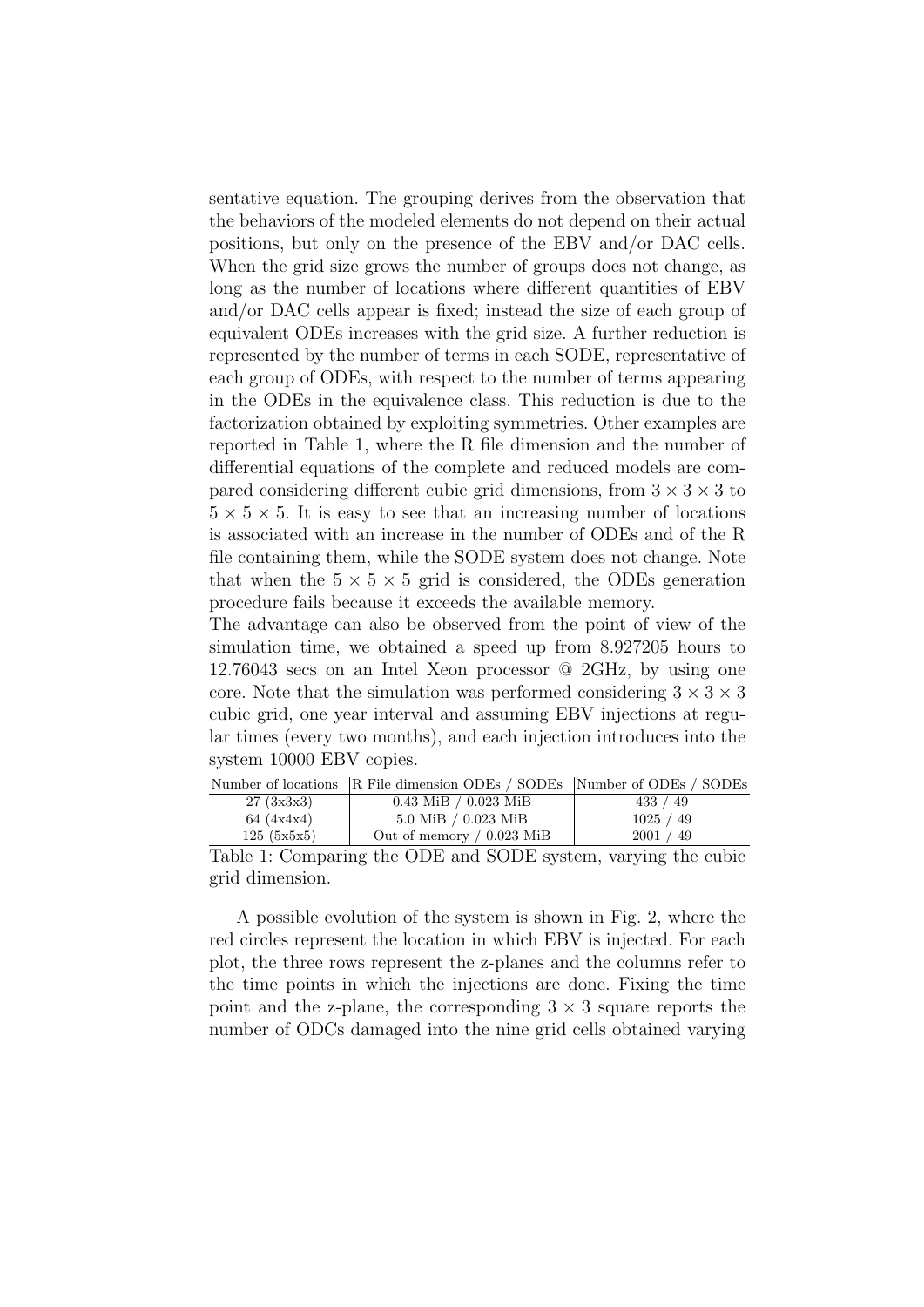

Fig. 2: Percentages of ODCs irreversibly damaged a) without and b) with DAC treatment.

the x and y coordinates. As expected, the panel A of Fig. 2 shows the progressive accumulation of ODC irreversibly damaged until day 365. Instead, in panel B of Fig. 2 is reported the results of the simulation of the DAC effect. In details, every month after two months of simulation, two injections are simulated (green squares) introducing 300 DAC copies for each administration. These results agree with those proposed in [11] since the number of irreversibly damaged ODCs decreases in the case with DAC administration with respect to the case in which no drug is injected. With DAC the percentage of irreversibly damaged ODCs ranges from 28% to 45%, while with no DAC the number of irreversibly damaged ODCs is between 70% and 85%.

#### 5 Conclusion

In this work we extended the model presented in [11] including the spatial coordinates of all entities in a cubic tissue portion. This gives the opportunity to model more realistic scenarios, where different quantities of virus enter into the system from different directions.

Moreover, we described how the intrinsic symmetries of the derived ESSN model may be automatically exploited to reduce the complexity of the analysis step. This allows us to study models which are independent from the grid size, while with the classical approach